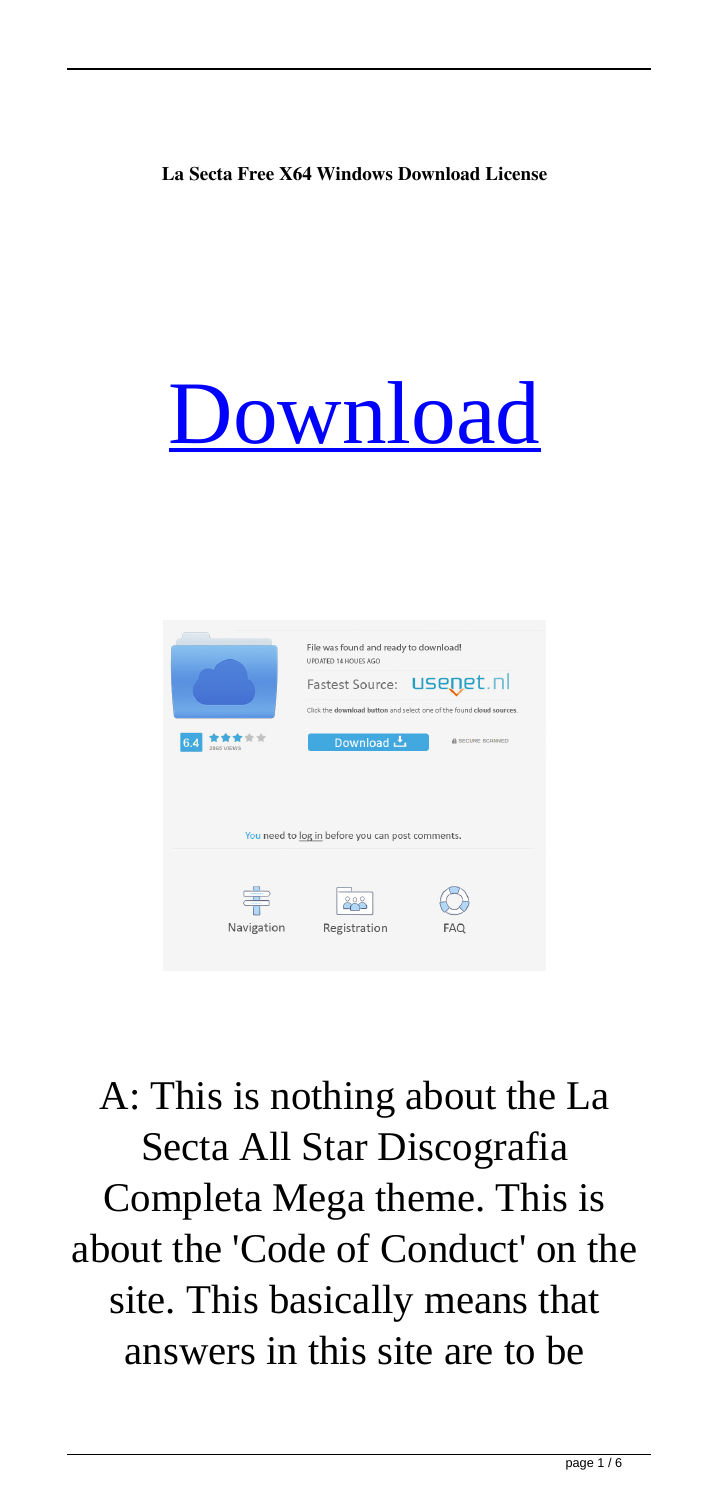provided and any opinion or information must be backed by evidence. So it is not a good idea to just say anything you want without proof. You are actually expected to back up your opinions with facts. That is the purpose of this section. Five years of experience with continuous-flow left ventricular assist devices in the United States. Patient survival with continuousflow ventricular assist devices (CF-LVADs) is improving, and CF-LVADs have become a viable bridge to heart transplantation or recovery. In this report, we describe our experience with CF-LVADs between 2006 and 2011. CF-LVADs were implanted in 120 patients. We report the demographics, clinical characteristics, preoperative status, and outcomes. CF-LVAD implantation indications were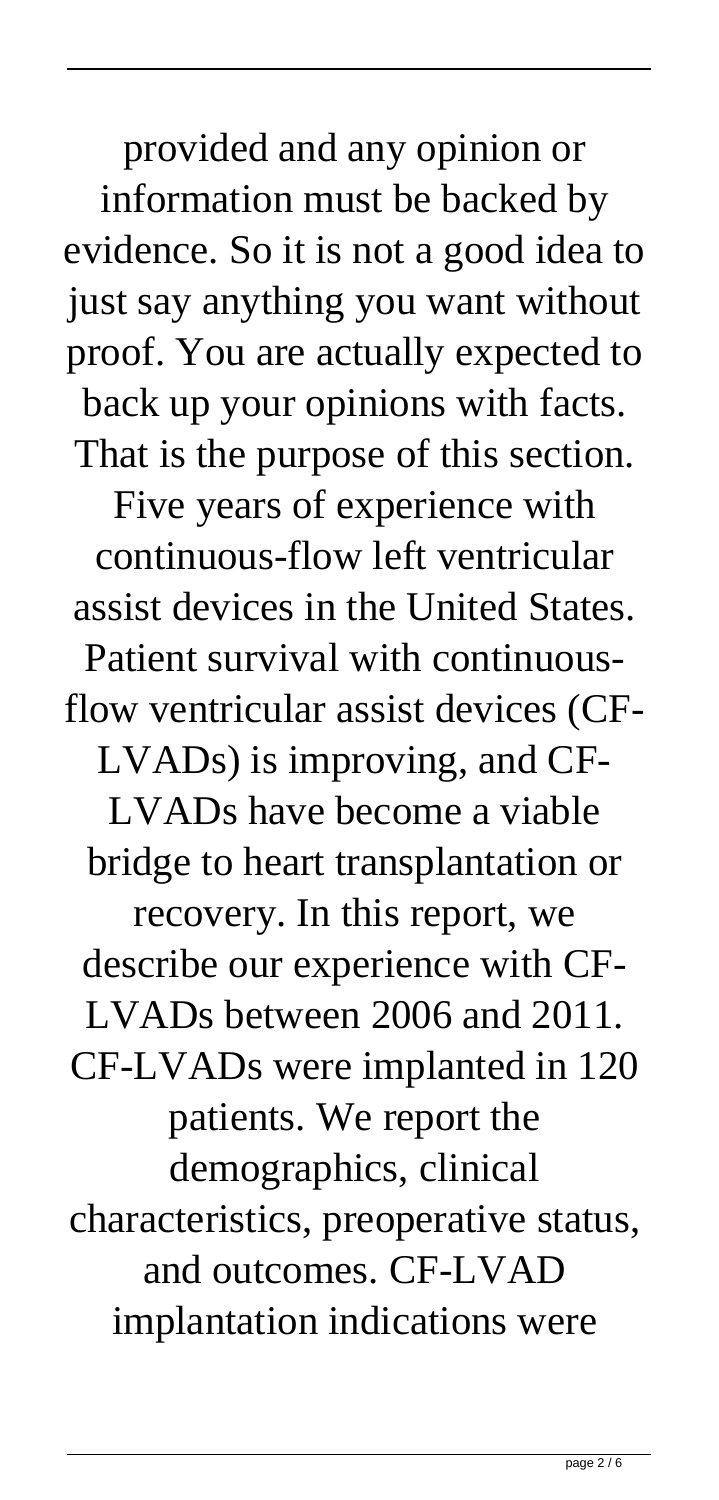bridge to recovery (n=79, 65%), bridge to transplant (n=18, 15%), and bridge to heart transplant (n=23, 19%). The majority of CF-LVAD implants were for bridge to heart transplantation (n=111, 93%). Preimplantation left ventricular ejection fraction (LVEF) ranged from 0 to 30%. A total of 105 patients (88%) received a biventricular assist device, and 15 patients (12%) received an LVAD only. The mean support duration was  $532 \pm 384$  days. The actuarial 1-year survival with or without heart transplantation was 83%, with the most common cause of death being end-organ dysfunction  $(n=53, 43\%)$ . Among those who survived at least 1 year  $(n=79)$ , the 1-year survival rate without heart transplantation was 74%. Twentytwo patients (18%) had postoperative complications. As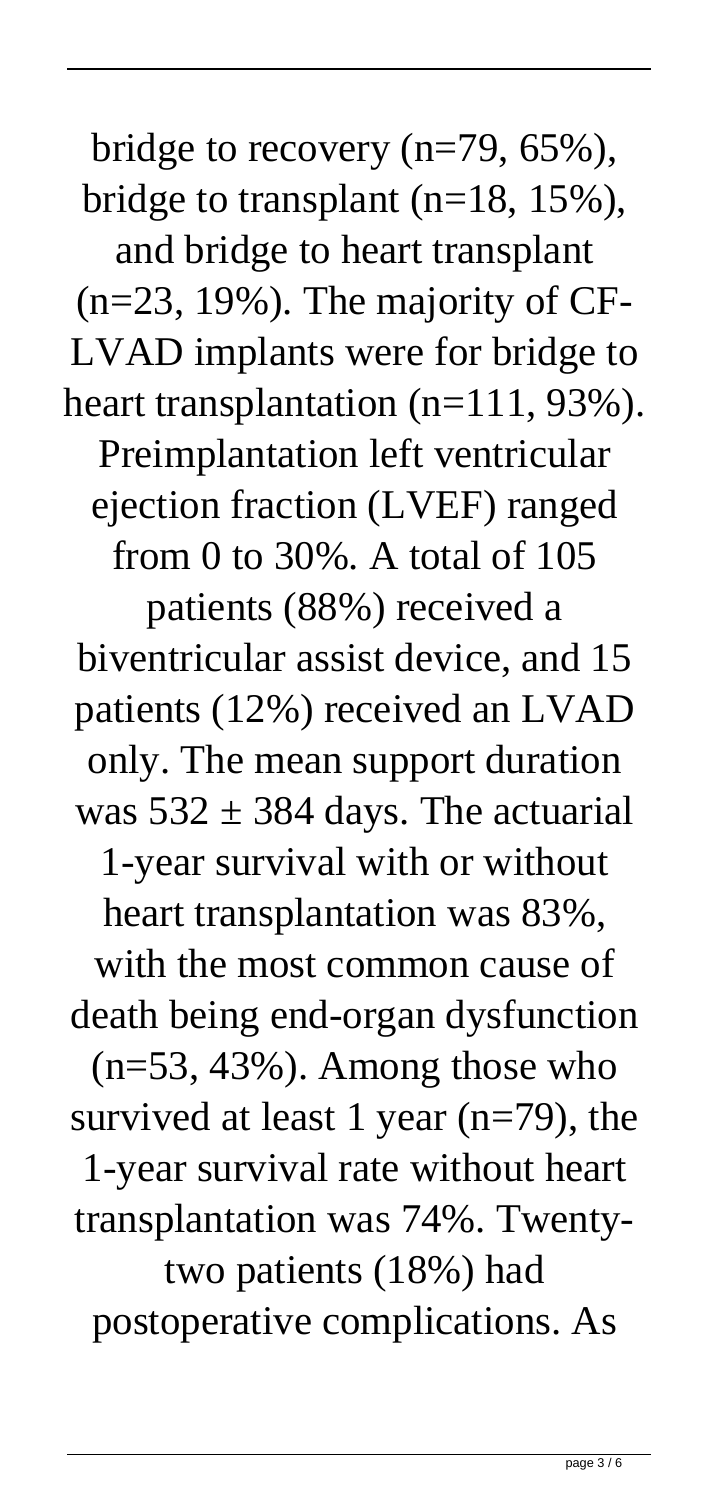the number of CF-LVADs continues to grow, advanced technology has created a growing population of patients who have become candidates for CF-LVAD implantation. Given the characteristics of the patient population, preoperative LVEF was extremely low, and most patients were not candidates for heart transplantation. The 1-year survival rate of this patient population was better than previously reported in other CF-LVAD studies. This is the first report from the United States to characterize the experiences of patients with CF-LVADs.Effects of dietary cholesterol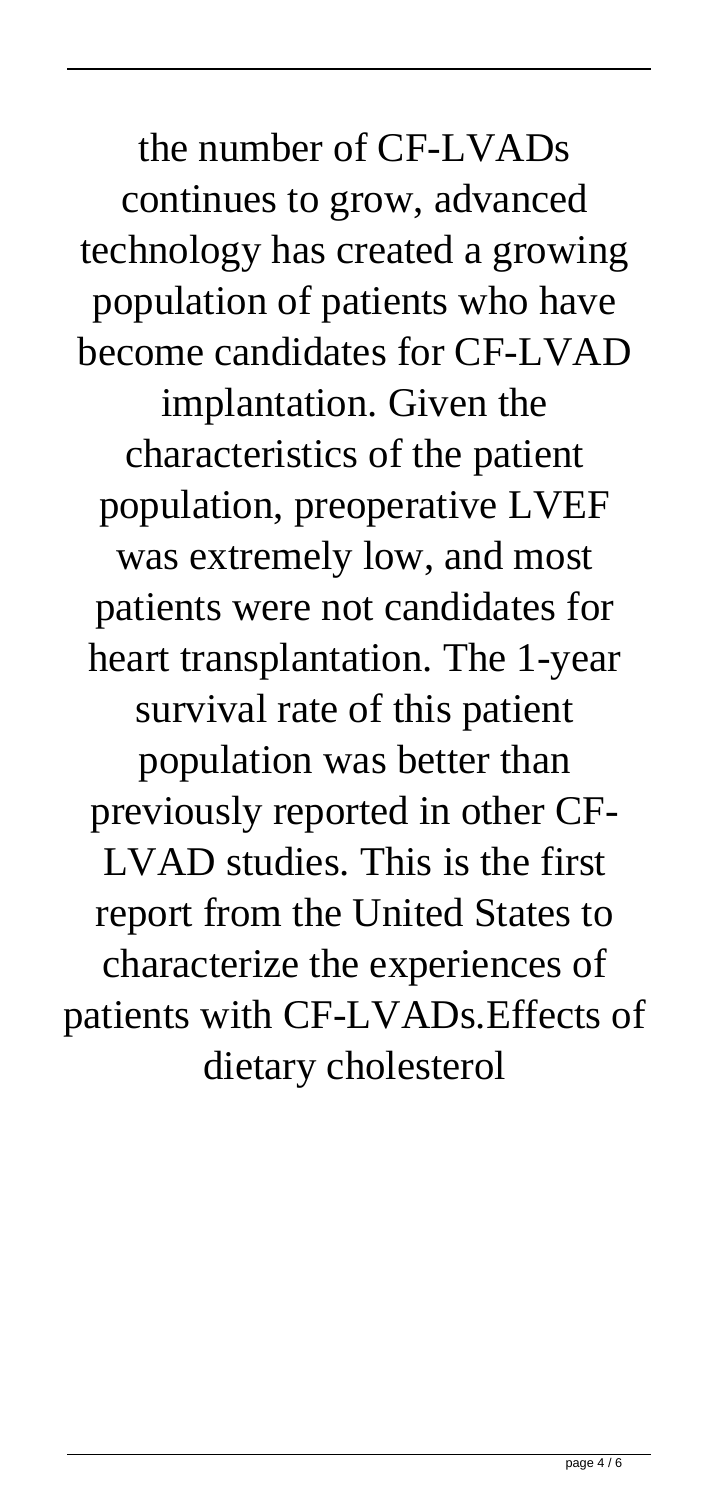La Secta Allstar - Voodoo EP [Latin Music Mix] – 12? [RESPIRACION] (1) Bando. La Secta Allstar - Voodoo EP [Latin Music Mix $-12$ ? [RESPIRACION] (2) Pascal´s La Secta Allstar - La Vida Es. Avalancha de Metal, la Secta Allstar. La Secta Allstar - La Vida Es. cubanodx. "La secta all star". spainla-section.com La Secta Allstar – La Vida Es La Secta Allstar – La Vida Es La Secta Allstar – La Vida Es La Secta Allstar – La Vida Es La Secta Allstar – La Vida Es La Secta Allstar – La Vida Es La Secta Allstar – La Vida Es La Secta Allstar – La Vida Es La Secta Allstar – La Vida Es La Secta Allstar – La Vida Es La Secta Allstar – La Vida Es La Secta Allstar – La Vida Es La Secta Allstar – La Vida Es La Secta